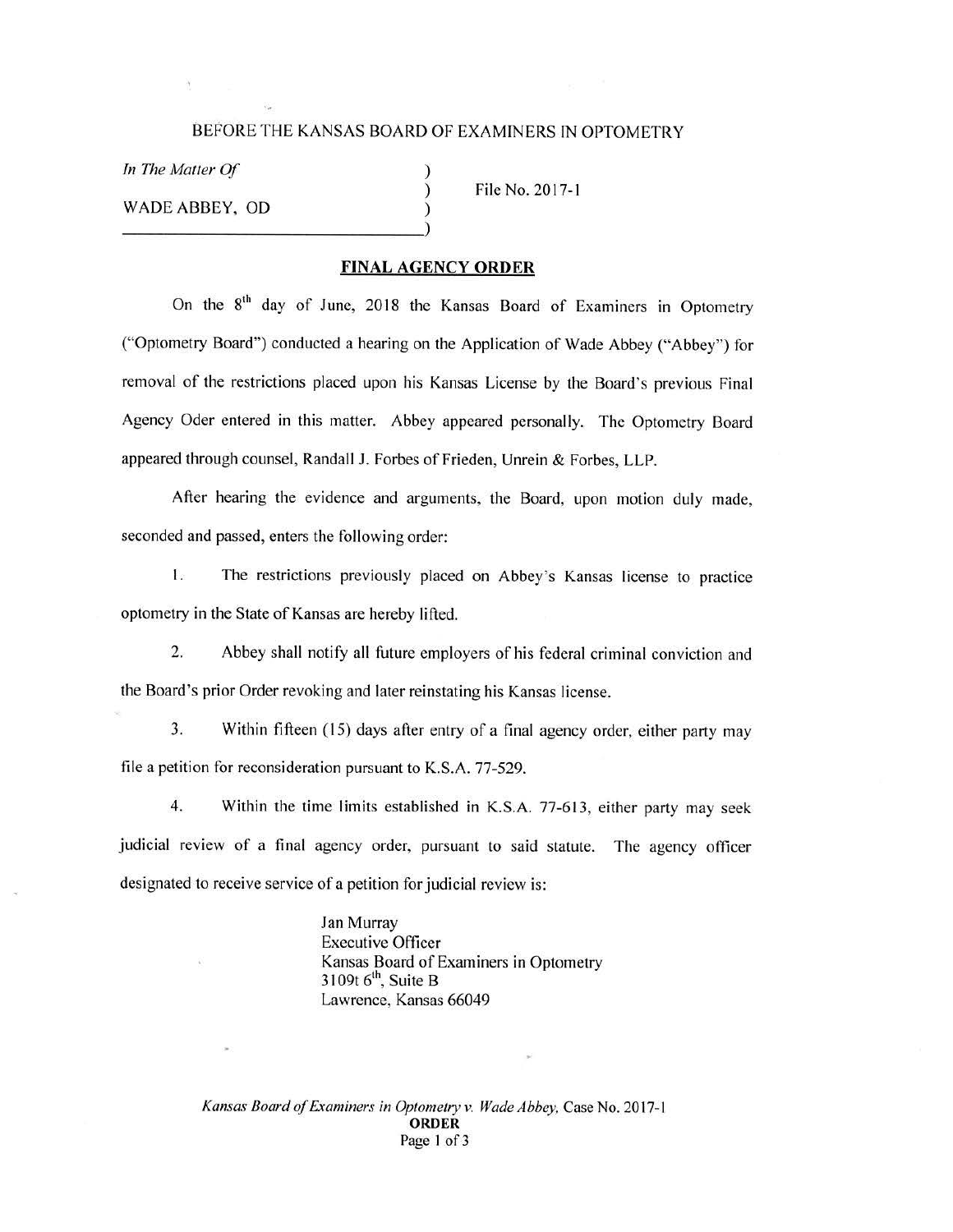IT IS SO ORDERED.

 $\label{eq:2.1} \mathbf{z} = \widetilde{\mathbf{x}} - \frac{1}{3}\mathbf{x}_{-3}.$ 

 $\tilde{\mathbf{r}}_{\mathbf{r}^{\prime}}$ 

 $\frac{7 - 2 - 18}{\text{Date}}$ 

 $\frac{1}{\sqrt{2}}$ 

 $\sim$ 

 $\widetilde{\Sigma}$ 

 $\sigma$ 

 $\overline{\mathcal{R}}$ 

RON HANSEN, OD President Kansas Board of Examiners in Optometry

Kansas Board of Examiners in Optometry v. Wade Abbey, Case No. 2017-1<br>ORDER Page 2 of 3

 $\bar{p}$